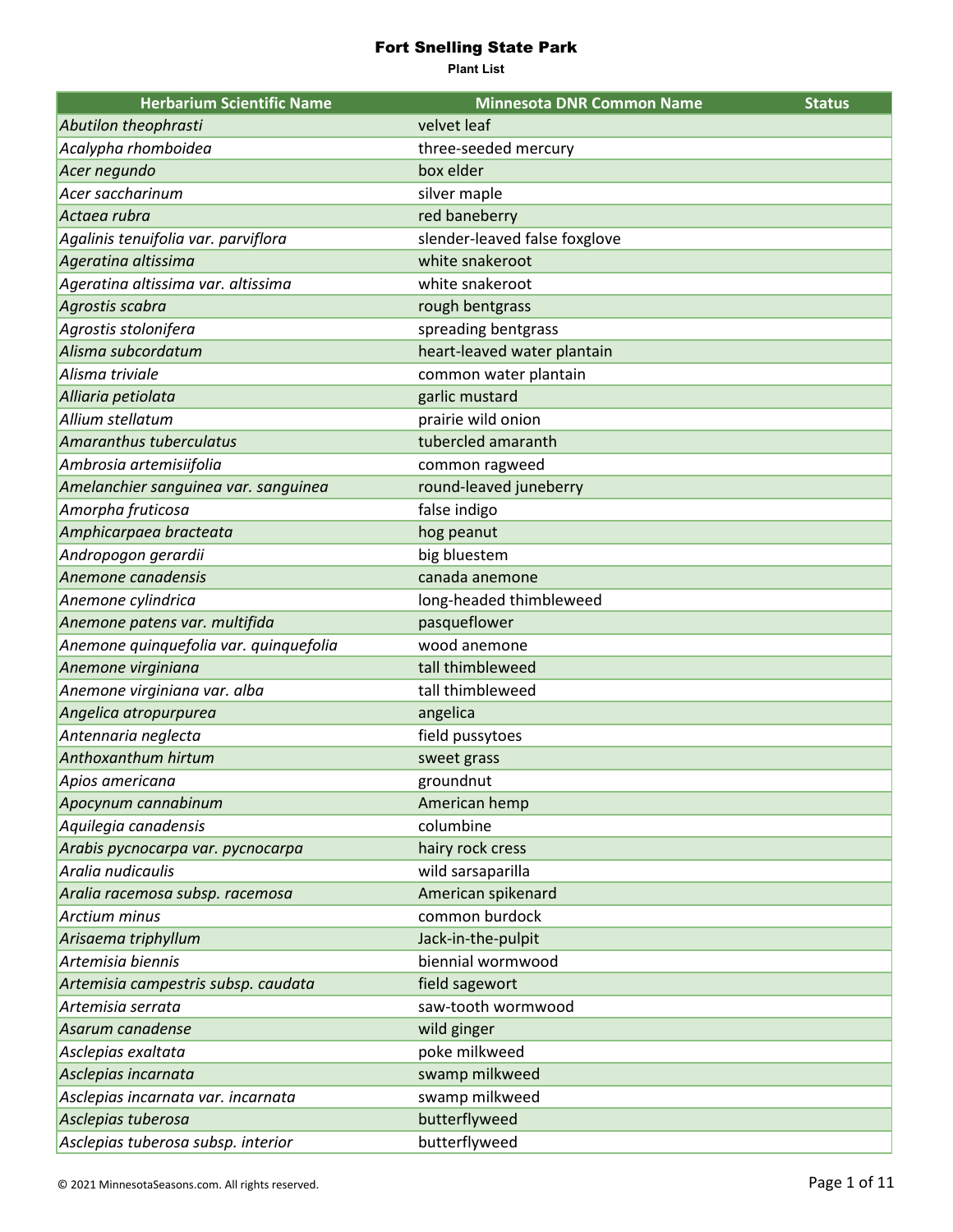| <b>Herbarium Scientific Name</b>          | <b>Minnesota DNR Common Name</b> | <b>Status</b>          |
|-------------------------------------------|----------------------------------|------------------------|
| Asparagus officinalis                     | asparagus                        |                        |
| Astragalus canadensis var. canadensis     | Canada milk-vetch                |                        |
| Astragalus crassicarpus var. crassicarpus | ground plum                      |                        |
| Berberis thunbergii                       | Japanese barberry                |                        |
| Berula erecta                             | stream parsnip                   | <b>Special Concern</b> |
| Besseya bullii                            | kitten-tails                     | Threatened             |
| Betula pumila                             | bog birch                        |                        |
| <b>Bidens cernua</b>                      | nodding bur marigold             |                        |
| <b>Bidens frondosa</b>                    | leafy beggarticks                |                        |
| Bidens trichosperma                       | showy beggarticks                |                        |
| Boechera dentata                          | stellate rock cress              |                        |
| Boehmeria cylindrica                      | false nettle                     |                        |
| <b>Bolboschoenus fluviatilis</b>          | river bulrush                    |                        |
| Botrychium multifidum                     | leathery grapefern               |                        |
| Botrychium virginianum                    | rattlesnake fern                 |                        |
| Brassica rapa                             | field mustard                    |                        |
| Brickellia eupatorioides var. corymbulosa | false boneset                    |                        |
| <b>Bromus ciliatus</b>                    | fringed brome                    |                        |
| Bromus kalmii                             | Kalm's brome                     |                        |
| <b>Bromus latiglumis</b>                  | broad-glumed brome               |                        |
| <b>Bromus tectorum</b>                    | cheatgrass                       |                        |
| Calamagrostis canadensis                  | bluejoint                        |                        |
| Calamagrostis canadensis var. canadensis  | bluejoint                        |                        |
| Caltha palustris                          | common marsh marigold            |                        |
| Calylophus serrulatus                     | toothed evening primrose         |                        |
| Calystegia sepium                         | hedge bindweed                   |                        |
| Campanula americana                       | tall bellflower                  |                        |
| Campanula aparinoides                     | marsh bellflower                 |                        |
| Campanula aparinoides var. grandiflora    | marsh bellflower                 |                        |
| Cardamine bulbosa                         | spring cress                     |                        |
| Cardamine impatiens                       | narrowleaf bittercress           |                        |
| Cardamine pensylvanica                    | Pensylvania bitter cress         |                        |
| Carex blanda                              | charming sedge                   |                        |
| Carex cephalophora                        | oval-headed sedge                |                        |
| Carex cristatella                         | crested sedge                    |                        |
| Carex diandra                             | lesser panicled sedge            |                        |
| Carex granularis                          | granular sedge                   |                        |
| Carex gravida                             | heavy sedge                      |                        |
| Carex grisea                              | ambiguous sedge                  |                        |
| Carex hystericina                         | porcupine sedge                  |                        |
| Carex interior                            | interior sedge                   |                        |
| Carex lacustris                           | lake sedge                       |                        |
| Carex muehlenbergii var. muehlenbergii    | Muhlenberg's sedge               |                        |
| Carex peckii                              | Peck's sedge                     |                        |
| Carex pedunculata                         | long-stalked sedge               |                        |
| Carex pellita                             | woolly sedge                     |                        |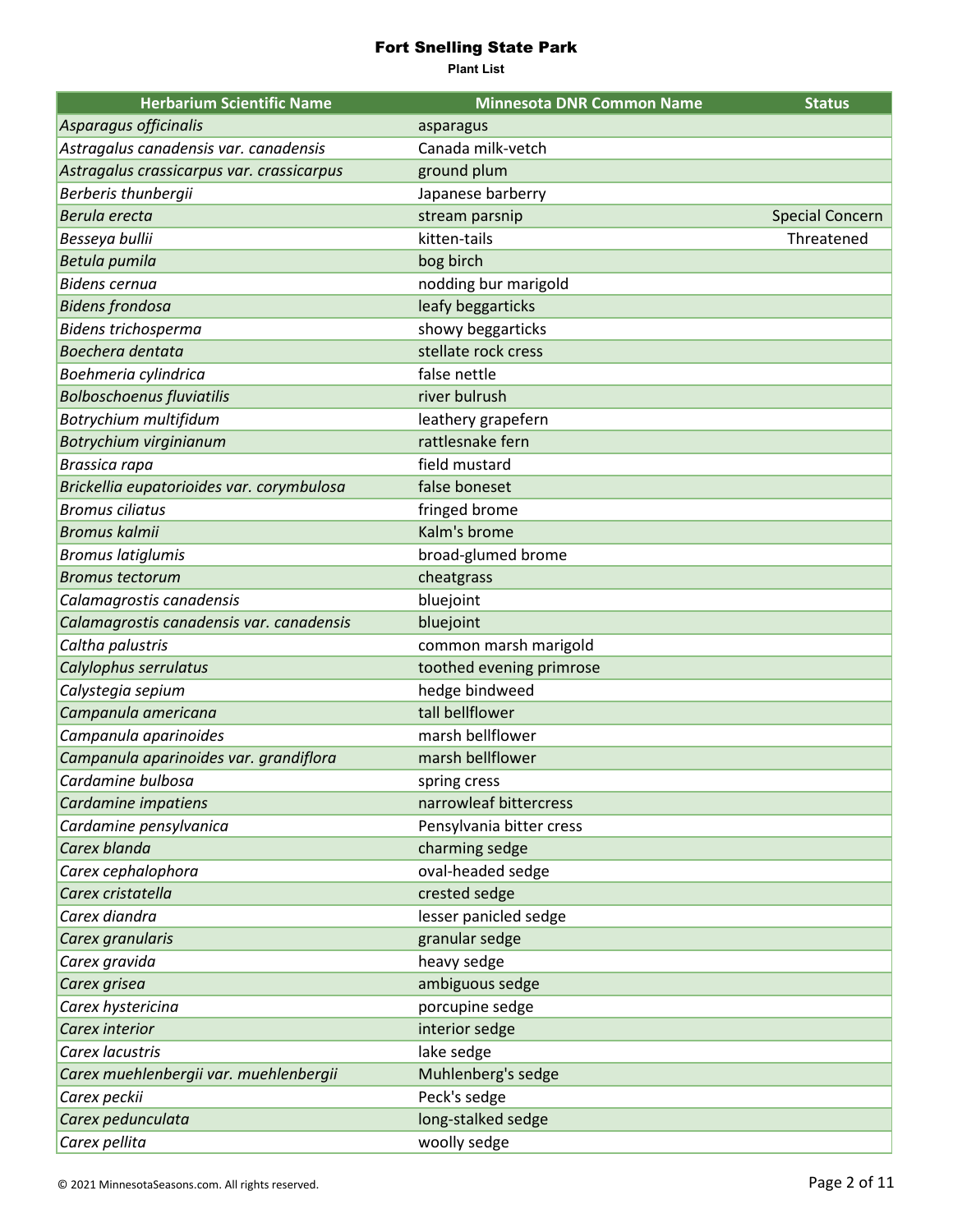| <b>Herbarium Scientific Name</b>    | <b>Minnesota DNR Common Name</b> | <b>Status</b>   |
|-------------------------------------|----------------------------------|-----------------|
| Carex pensylvanica                  | Pennsylvania sedge               |                 |
| Carex prairea                       | prairie sedge                    |                 |
| Carex sartwellii                    | Sartwell's sedge                 |                 |
| Carex saximontana                   | Rocky Mountain sedge             |                 |
| Carex sprengelii                    | Sprengel's sedge                 |                 |
| Carex sterilis                      | sterile sedge                    | Threatened      |
| Carex stipata var. stipata          | awl-fruited sedge                |                 |
| Carex stricta                       | tussock sedge                    |                 |
| Carex tetanica                      | rigid sedge                      |                 |
| Carya cordiformis                   | bitternut hickory                |                 |
| Caulophyllum thalictroides          | blue cohosh                      |                 |
| Celtis occidentalis                 | hackberry                        |                 |
| Centaurea stoebe subsp. micranthos  | spotted knapweed                 |                 |
| Ceratophyllum demersum              | common coontail                  |                 |
| Chaenorrhinum minus                 | dwarf snapdragon                 |                 |
| Chelone glabra                      | white turtlehead                 |                 |
| Chenopodium pratericola             | desert goosefoot                 |                 |
| Chenopodium standleyanum            | woodland goosefoot               |                 |
| Cicuta maculata                     | spotted water hemlock            |                 |
| Circaea lutetiana var. canadensis   | common enchanter's nightshade    |                 |
| Cirsium discolor                    | field thistle                    |                 |
| Cirsium muticum                     | swamp thistle                    |                 |
| Cirsium vulgare                     | bull thistle                     |                 |
| Clematis virginiana                 | virgin's bower                   |                 |
| Comandra umbellata subsp. umbellata | bastard toadflax                 |                 |
| Conyza canadensis                   | horseweed                        |                 |
| Coreopsis tinctoria                 | plains coreopsis                 |                 |
| Cornus alternifolia                 | pagoda dogwood                   |                 |
| Cornus racemosa                     | gray dogwood                     |                 |
| Cornus sericea                      | red-osier dogwood                |                 |
| Cornus sericea subsp. sericea       | red-osier dogwood                |                 |
| Coronilla varia                     | crownvetch                       |                 |
| Corydalis aurea var. aurea          | golden corydalis                 |                 |
| Corylus americana                   | American hazelnut                |                 |
| Crataegus chrysocarpa               | fireberry hawthorn               |                 |
| Cryptotaenia canadensis             | honewort                         |                 |
| Cuscuta campestris                  | field dodder                     |                 |
| Cuscuta umbrosa                     | bigfruit dodder                  |                 |
| Cynoglossum officinale              | hound's tongue                   |                 |
| Cyperus bipartitus                  | brook nut sedge                  |                 |
| Cyperus diandrus                    | sedge galingale                  |                 |
| Cyperus erythrorhizos               | red-rooted cyperus               |                 |
| Cyperus odoratus                    | fragrant cyperus                 |                 |
| Cyperus squarrosus                  | awned umbrella sedge             |                 |
| Cypripedium × andrewsii             | Andrew's lady's slipper          |                 |
| Cypripedium candidum                | small white lady's slipper       | Special Concern |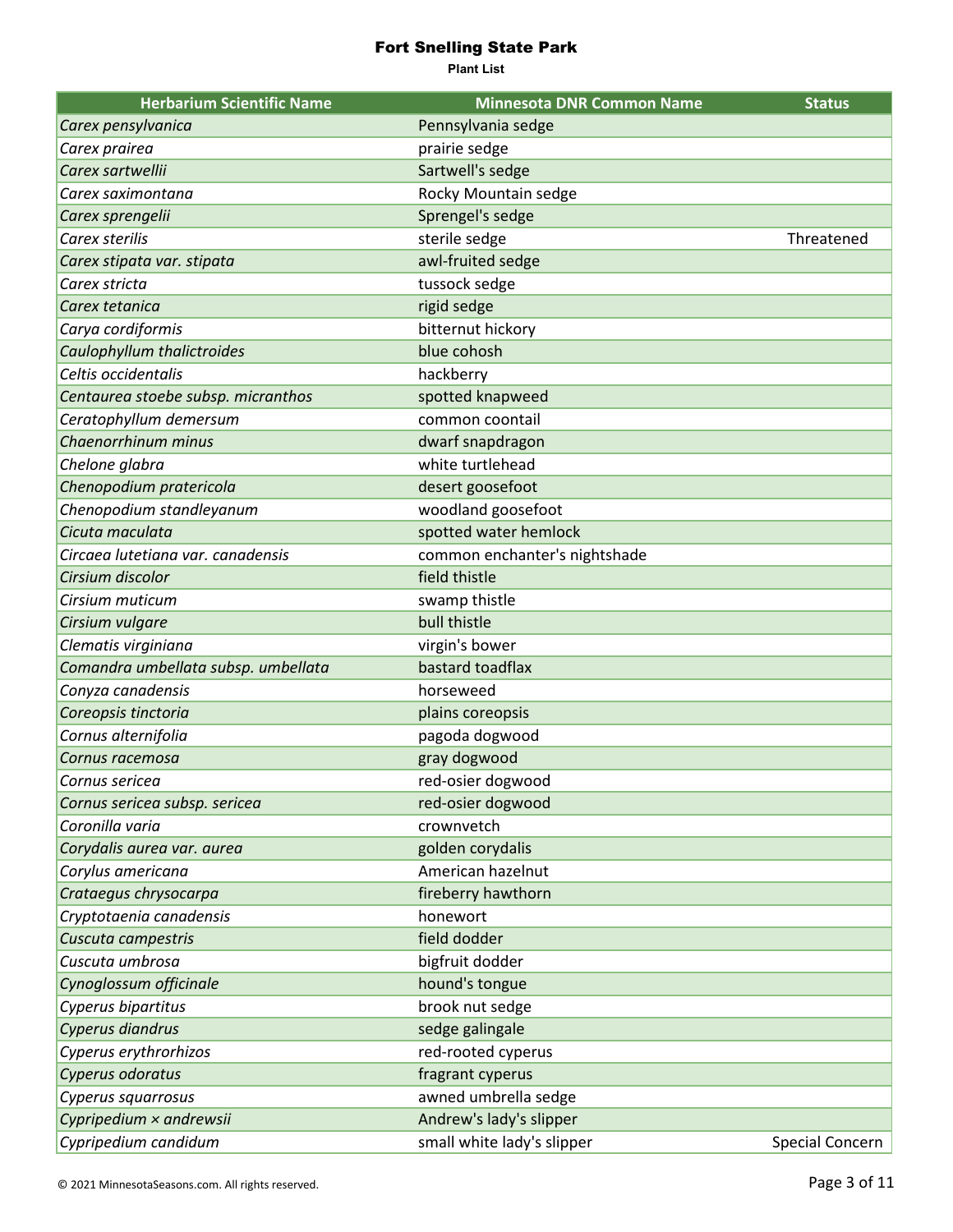| <b>Herbarium Scientific Name</b>                | <b>Minnesota DNR Common Name</b>     | <b>Status</b>          |
|-------------------------------------------------|--------------------------------------|------------------------|
| Cypripedium parviflorum                         | yellow lady's slipper                |                        |
| Cypripedium parviflorum var. makasin            | northern small yellow lady's slipper |                        |
| Cypripedium parviflorum var. pubescens          | large yellow lady's slipper          |                        |
| Cypripedium reginae                             | showy lady's slipper                 |                        |
| Dalea candida                                   | white prairie clover                 |                        |
| Dalea purpurea var. purpurea                    | purple prairie clover                |                        |
| Delphinium carolinianum var. virescens          | Carolina delphinium                  |                        |
| Descurainia pinnata subsp. brachycarpa          | pinnate tansy mustard                |                        |
| Descurainia sophia                              | herb sophia                          |                        |
| Desmodium canadense                             | Canada tick trefoil                  |                        |
| Desmodium glutinosum                            | pointed-leaved tick trefoil          |                        |
| Dianthus armeria subsp. armeria                 | Deptford pink                        |                        |
| Dicentra cucullaria                             | dutchman's breeches                  |                        |
| Dichanthelium boreale                           | northern panic grass                 |                        |
| Dichanthelium oligosanthes                      | Scribner's panic grass               |                        |
| Dichanthelium oligosanthes subsp. scribnerianum | Scribner's panic grass               |                        |
| Dichanthelium ovale subsp. praecocius           | long-haired panic grass              |                        |
| Dichanthelium perlongum                         | long-stalked panic grass             |                        |
| Doellingeria umbellata                          | flat-topped aster                    |                        |
| Echinochloa crus-galli                          | cockspur barnyard grass              |                        |
| Echinochloa walteri                             | Walter's barnyard grass              |                        |
| Echinocystis lobata                             | wild cucumber                        |                        |
| Echium vulgare                                  | blue weed                            |                        |
| Eleocharis intermedia                           | intermediate spikerush               |                        |
| Eleocharis quinqueflora                         | few-flowered spikerush               | <b>Special Concern</b> |
| Elodea canadensis                               | Canadian elodea                      |                        |
| Elodea nuttallii                                | Nuttall's elodea                     |                        |
| Elymus virginicus                               | Virginia wild rye                    |                        |
| Elymus virginicus var. virginicus               | Virginia wild rye                    |                        |
| Epilobium coloratum                             | purple-leaved willow herb            |                        |
| Epilobium leptophyllum                          | linear-leaved willow herb            |                        |
| Equisetum × ferrissii                           | Ferriss' scouring rush               |                        |
| Equisetum arvense                               | field horsetail                      |                        |
| Equisetum fluviatile                            | water horsetail                      |                        |
| Equisetum laevigatum                            | smooth scouring rush                 |                        |
| Eragrostis hypnoides                            | creeping lovegrass                   |                        |
| Eragrostis pectinacea var. pectinacea           | tufted lovegrass                     |                        |
| Eragrostis trichodes                            | sand lovegrass                       |                        |
| Erigeron philadelphicus var. philadelphicus     | Philadelphia fleabane                |                        |
| Eriophorum angustifolium subsp. angustifolium   | tall cottongrass                     |                        |
| Euonymus atropurpureus                          | wahoo                                |                        |
| Eupatorium perfoliatum                          | common boneset                       |                        |
| Euphorbia corollata var. corollata              | flowering spurge                     |                        |
| Euphorbia dentata var. dentata                  | toothed spurge                       |                        |
| Eutrochium maculatum var. bruneri               | spotted Joe pye weed                 |                        |
| Eutrochium purpureum var. holzingeri            | sweet-scented Joe pye weed           |                        |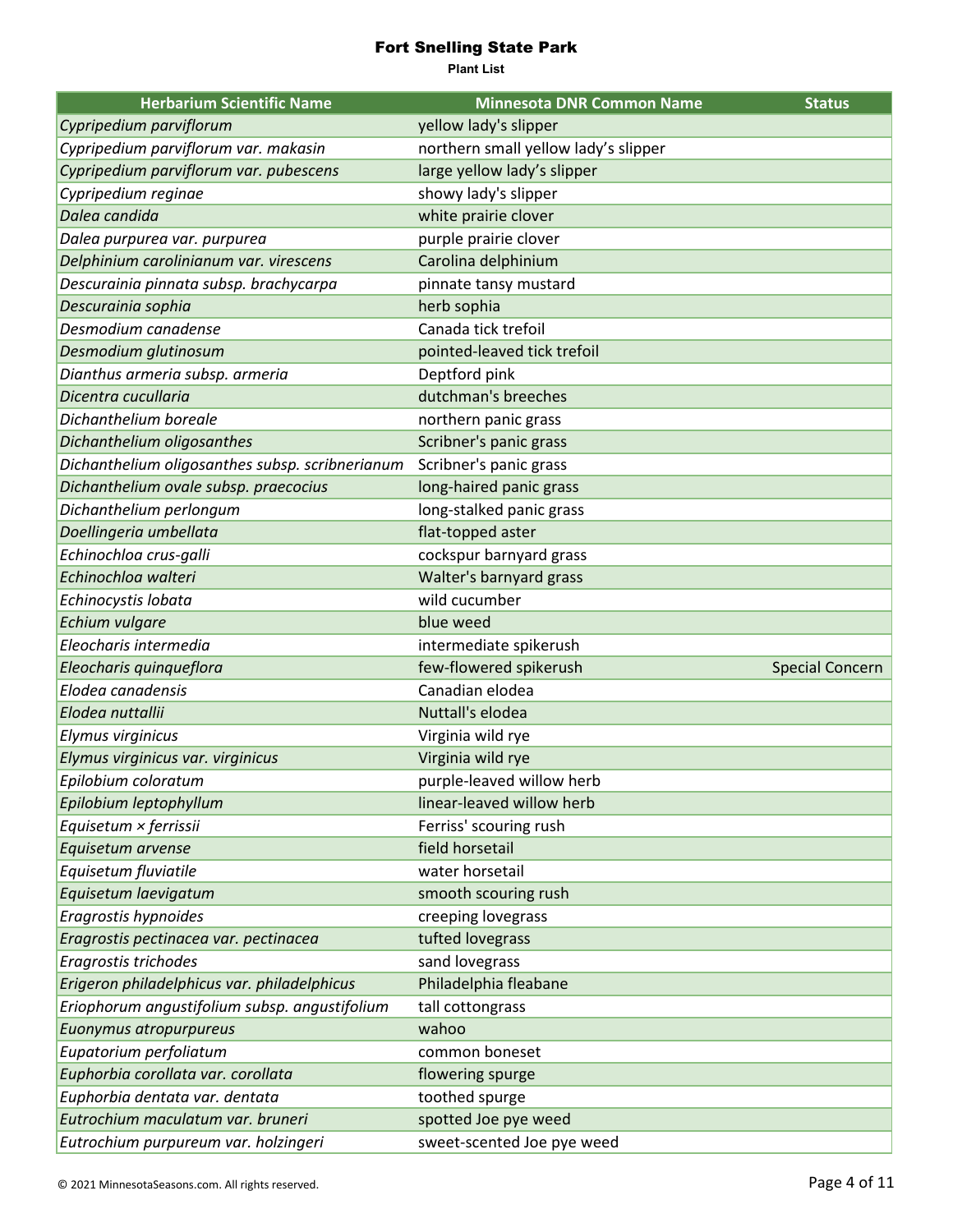| <b>Herbarium Scientific Name</b>          | <b>Minnesota DNR Common Name</b> | <b>Status</b> |
|-------------------------------------------|----------------------------------|---------------|
| Fallopia convolvulus                      | black-bindweed                   |               |
| Festuca trachyphylla                      | long-leaved fescue               |               |
| Fragaria virginiana                       | common strawberry                |               |
| Fraxinus nigra                            | black ash                        |               |
| Fraxinus pennsylvanica                    | green ash                        |               |
| Galium aparine                            | cleavers                         |               |
| Galium boreale                            | northern bedstraw                |               |
| Galium trifidum                           | three-cleft bedstraw             |               |
| Galium triflorum                          | sweet-scented bedstraw           |               |
| Gentiana flavida                          | yellowish gentian                |               |
| Gentiana puberulenta                      | downy gentian                    |               |
| Gentianopsis virgata                      | lesser fringed gentian           |               |
| Gentianopsis virgata subsp. macounii      | lesser fringed gentian           |               |
| Gentianopsis virgata subsp. virgata       | lesser fringed gentian           |               |
| Geranium maculatum                        | wild geranium                    |               |
| Geum canadense                            | white avens                      |               |
| Geum canadense var. canadense             | white avens                      |               |
| Geum triflorum var. triflorum             | prairie smoke                    |               |
| Glechoma hederacea                        | creeping charlie                 |               |
| Glyceria striata                          | fowl manna grass                 |               |
| Grindelia squarrosa                       | curly cup gumweed                |               |
| Hackelia virginiana                       | Virginia stickseed               |               |
| Helenium autumnale                        | autumn sneezeweed                |               |
| Helianthemum bicknellii                   | hoary frostweed                  |               |
| <b>Helianthus giganteus</b>               | giant sunflower                  |               |
| Helianthus maximiliani                    | Maximilian's sunflower           |               |
| Helianthus sp.                            | sunflower                        |               |
| <b>Helianthus strumosus</b>               | woodland sunflower               |               |
| Heliopsis helianthoides var. scabra       | ox-eye                           |               |
| Hibiscus trionum                          | flower-of-an-hour                |               |
| Hordeum jubatum subsp. jubatum            | foxtail barley                   |               |
| Humulus lupulus                           | common hops                      |               |
| Humulus lupulus var. lupuloides           | common hops                      |               |
| Hydrophyllum virginianum                  | Virginia waterleaf               |               |
| Hydrophyllum virginianum var. virginianum | Virginia waterleaf               |               |
| Hypoxis hirsuta                           | yellow star-grass                |               |
| Impatiens capensis                        | spotted touch-me-not             |               |
| Impatiens pallida                         | pale touch-me-not                |               |
| Iris versicolor                           | northern blue flag               |               |
| Iris virginica                            | southern blue flag               |               |
| Juglans nigra                             | black walnut                     |               |
| Juncus nodosus                            | knotty rush                      |               |
| Juncus tenuis                             | path rush                        |               |
| Koeleria macrantha                        | junegrass                        |               |
| Laportea canadensis                       | woodnettle                       |               |
| Larix laricina                            | tamarack                         |               |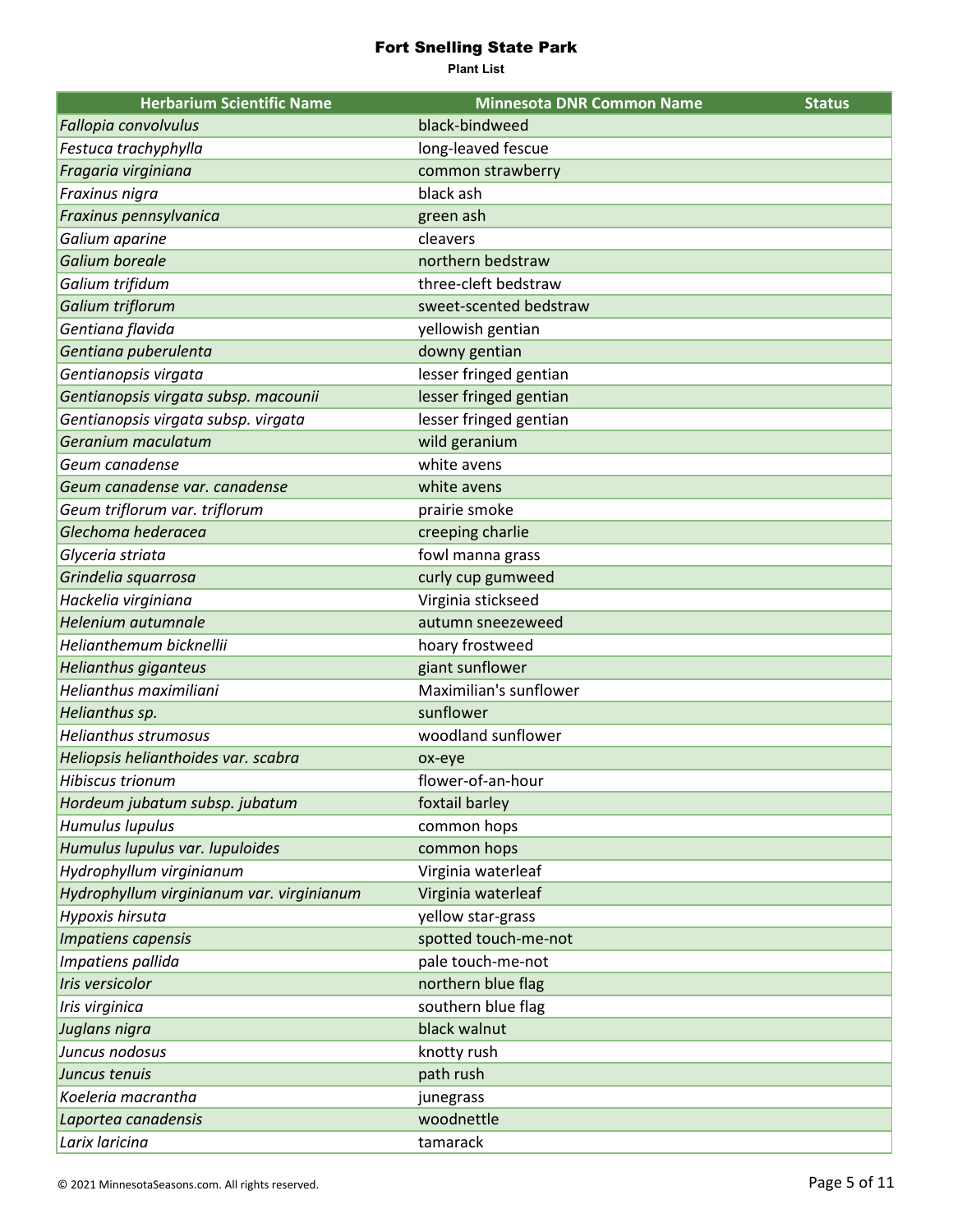| <b>Herbarium Scientific Name</b>       | <b>Minnesota DNR Common Name</b>  | <b>Status</b> |
|----------------------------------------|-----------------------------------|---------------|
| Lathyrus ochroleucus                   | pale vetchling                    |               |
| Lathyrus palustris                     | marsh vetchling                   |               |
| Lechea stricta                         | prairie pinweed                   |               |
| Leersia oryzoides                      | rice cut grass                    |               |
| Leersia virginica                      | white grass                       |               |
| Lemna sp.                              | duckweed                          |               |
| Leonurus cardiaca                      | common motherwort                 |               |
| Liatris ligulistylis                   | northern plains blazing star      |               |
| Liatris punctata var. punctata         | dotted blazing star               |               |
| Lindernia dubia var. dubia             | yellow-seeded false pimpernel     |               |
| Lipocarpha micrantha                   | hemicarpha                        |               |
| Lithospermum incisum                   | narrow-leaved puccoon             |               |
| Lobelia kalmii                         | Kalm's lobelia                    |               |
| Lobelia siphilitica                    | great lobelia                     |               |
| Lobelia spicata                        | pale-spiked lobelia               |               |
| Lonicera tatarica                      | tartarian honeysuckle             |               |
| Lycopus americanus                     | cut-leaved bugleweed              |               |
| Lycopus uniflorus                      | northern bugleweed                |               |
| Lysimachia ciliata                     | fringed loosestrife               |               |
| Lysimachia quadriflora                 | prairie loosestrife               |               |
| Lysimachia thyrsiflora                 | tufted loosestrife                |               |
| Lythrum alatum var. alatum             | wing-angled loosestrife           |               |
| Lythrum salicaria                      | purple loosestrife                |               |
| Maianthemum racemosum subsp. racemosum | common false Solomon's seal       |               |
| Maianthemum stellatum                  | starry false Solomon's seal       |               |
| Maianthemum trifolium                  | three-leaved false Solomon's seal |               |
| Melilotus alba                         | white sweet clover                |               |
| Menispermum canadense                  | Canada moonseed                   |               |
| Mentha arvensis var. canadensis        | common mint                       |               |
| Micranthes pensylvanica                | swamp saxifrage                   |               |
| Mimulus ringens var. ringens           | blue monkey flower                |               |
| Mirabilis nyctaginea                   | heart-leaved four o'clock         |               |
| Miscanthus sacchariflorus              | amur silver grass                 |               |
| Monarda fistulosa                      | wild bergamot                     |               |
| Monarda fistulosa var. fistulosa       | wild bergamot                     |               |
| Morus alba                             | white mulberry                    |               |
| Muhlenbergia glomerata                 | clustered muhly grass             |               |
| Muhlenbergia richardsonis              | mat muhly grass                   |               |
| Myriophyllum sibiricum                 | northern water milfoil            |               |
| Myriophyllum spicatum                  | Eurasian water milfoil            |               |
| Najas flexilis                         | flexuous naiad                    |               |
| Nassella viridula                      | green needle grass                |               |
| Nasturtium microphyllum                | one-row yellowcress               |               |
| Nasturtium officinale                  | small-leaved water cress          |               |
| Nasturtium sp.                         | water cresses                     |               |
| Nelumbo lutea                          | American lotus                    |               |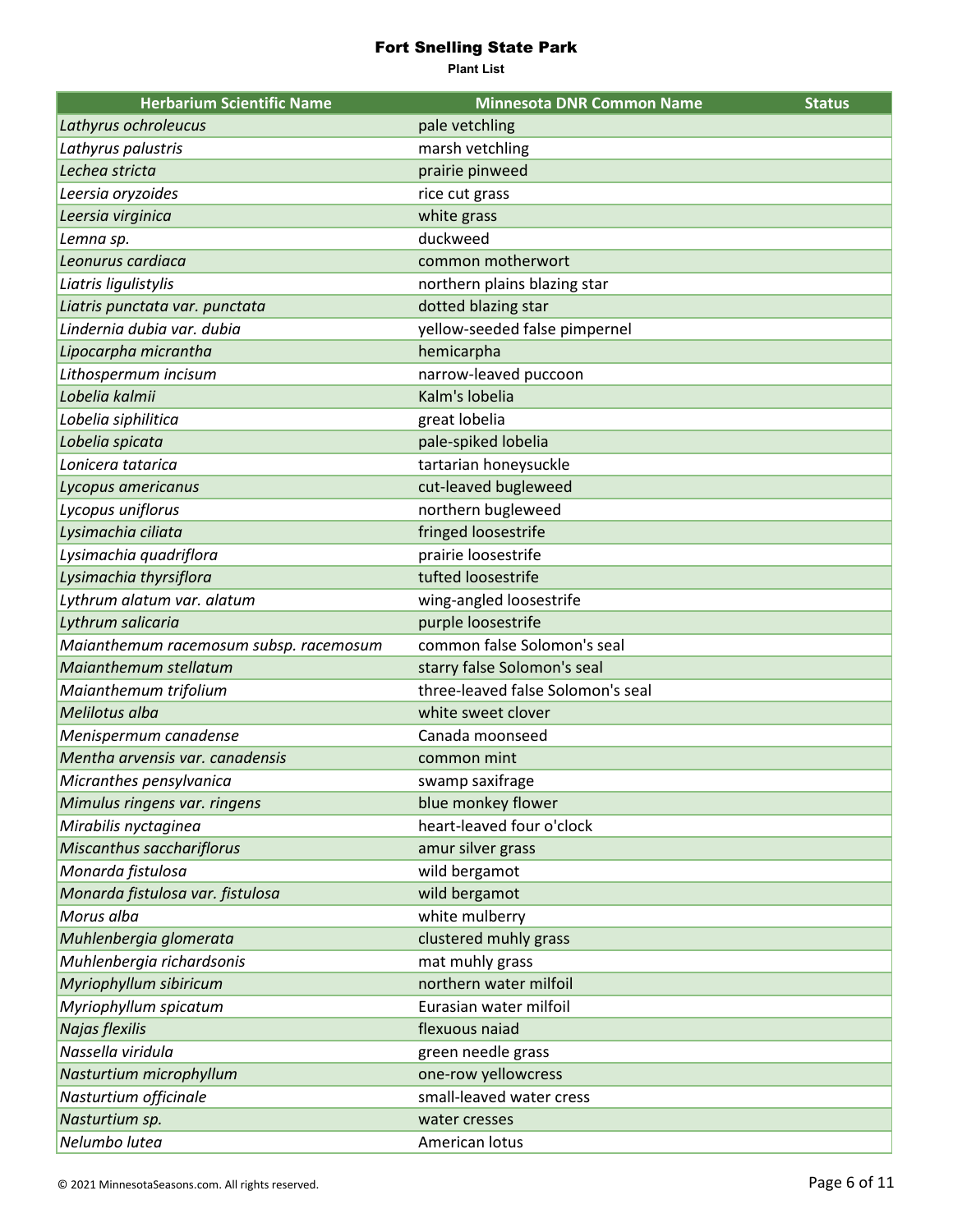| <b>Herbarium Scientific Name</b>               | <b>Minnesota DNR Common Name</b> | <b>Status</b>     |
|------------------------------------------------|----------------------------------|-------------------|
| Nuphar variegata                               | bullhead pond-lily               |                   |
| Nymphaea odorata subsp. tuberosa               | American white waterlily         |                   |
| Oenothera biennis                              | common evening primrose          |                   |
| Oenothera biennis var. canescens               | common evening primrose          |                   |
| Oenothera nuttallii                            | Nuttall's evening primrose       |                   |
| Orobanche uniflora                             | one-flowered broomrape           | Threatened        |
| Osmorhiza claytonii                            | Clayton's sweet cicely           |                   |
| Osmunda claytoniana                            | interrupted fern                 |                   |
| Osmundastrum cinnamomeum                       | cinnamon fern                    |                   |
| Oxalis stricta                                 | yellow wood sorrel               |                   |
| Oxypolis rigidior                              | cowbane                          | <b>Watch List</b> |
| Oxytropis lambertii var. lambertii             | Lambert's locoweed               |                   |
| Packera aurea                                  | golden ragwort                   |                   |
| Packera pseudaurea var. semicordata            | western heart-leaved groundsel   |                   |
| Panicum dichotomiflorum subsp. dichotomiflorum | fall panic grass                 |                   |
| Parnassia glauca                               | American grass-of-parnassus      |                   |
| Parthenocissus quinquefolia                    | Virginia creeper                 |                   |
| Parthenocissus vitacea                         | woodbine                         |                   |
| Pedicularis canadensis                         | wood betony                      |                   |
| Pedicularis lanceolata                         | swamp lousewort                  |                   |
| Pediomelum argophyllum                         | silverleaf scurfpea              |                   |
| Penstemon gracilis var. gracilis               | slender beard tongue             |                   |
| Penstemon grandiflorus                         | large-flowered beard tongue      |                   |
| Penthorum sedoides                             | ditch stonecrop                  |                   |
| Persicaria amphibia                            | water smartweed                  |                   |
| Persicaria hydropiper                          | marsh waterpepper                |                   |
| Persicaria lapathifolia                        | nodding smartweed                |                   |
| Persicaria pensylvanica                        | Pennsylvania smartweed           |                   |
| Phleum pratense subsp. pratense                | timothy                          |                   |
| Phlox divaricata var. laphamii                 | blue phlox                       |                   |
| Phlox pilosa var. fulgida                      | prairie phlox                    |                   |
| Phragmites australis                           | common reedgrass                 |                   |
| Phragmites australis subsp. americanus         | common reedgrass                 |                   |
| Phryma leptostachya                            | lopseed                          |                   |
| Phyla lanceolata                               | fogfruit                         |                   |
| Physostegia virginiana                         | obedient plant                   |                   |
| Physostegia virginiana var. virginiana         | obedient plant                   |                   |
| Pilea pumila                                   | dwarf clearweed                  |                   |
| Plantago major                                 | common plantain                  |                   |
| Poa compressa                                  | Canada bluegrass                 |                   |
| Poa palustris                                  | fowl bluegrass                   |                   |
| Poa pratensis                                  | Kentucky bluegrass               |                   |
| Poa pratensis subsp. angustifolia              | Kentucky bluegrass               |                   |
| Poa pratensis subsp. pratensis                 | Kentucky bluegrass               |                   |
| Polygonatum canaliculatum var. rotundifolium   | giant Solomon's seal             |                   |
| Polypodium virginianum                         | common polypody                  |                   |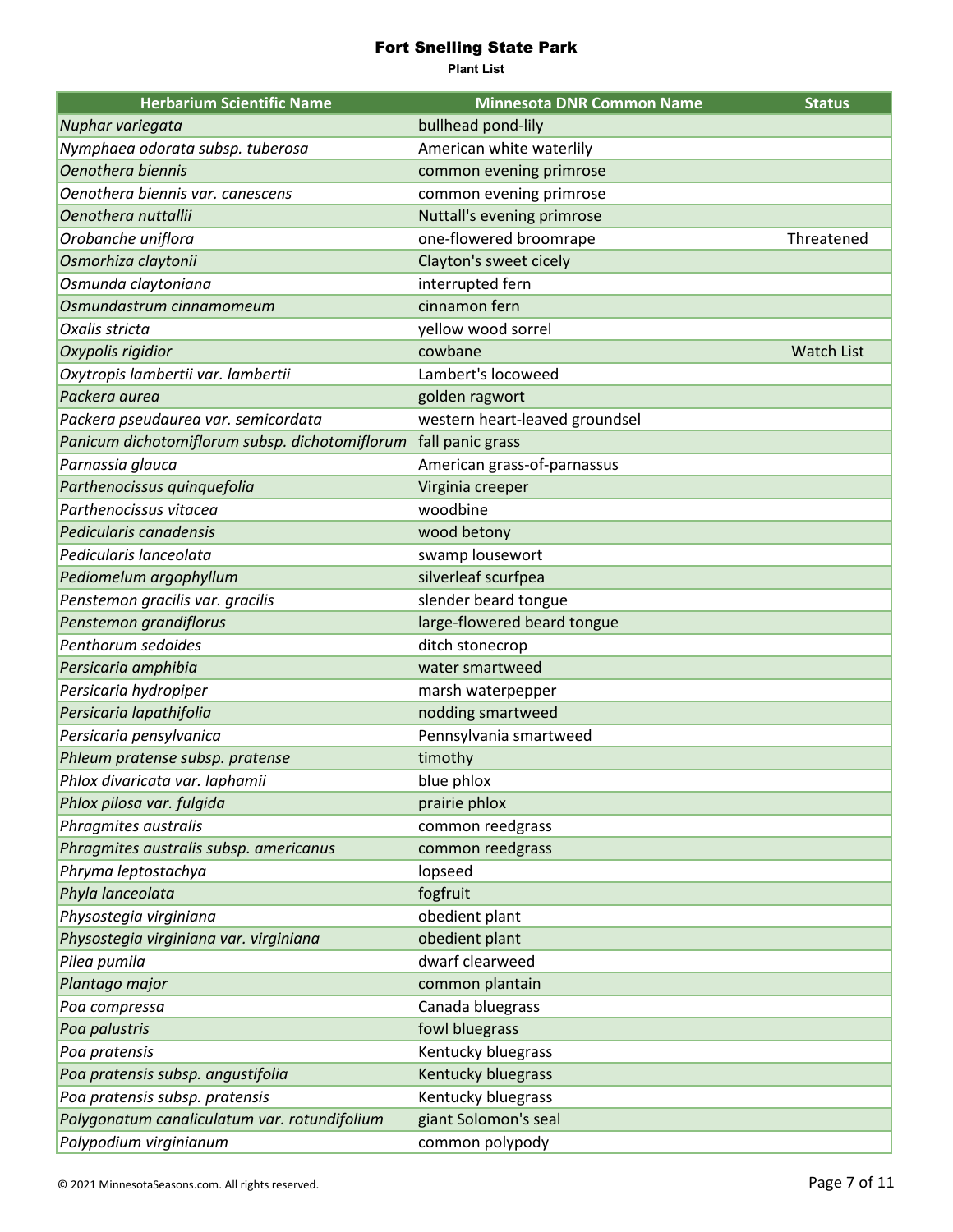| <b>Herbarium Scientific Name</b>     | <b>Minnesota DNR Common Name</b> | <b>Status</b> |
|--------------------------------------|----------------------------------|---------------|
| Populus deltoides subsp. monilifera  | cottonwood                       |               |
| Populus tremuloides                  | quaking aspen                    |               |
| Potamogeton crispus                  | curly pondweed                   |               |
| Potamogeton nodosus                  | American pondweed                |               |
| Potamogeton pusillus subsp. pusillus | very small pondweed              |               |
| Potamogeton richardsonii             | Richardson's pondweed            |               |
| Potamogeton zosteriformis            | flat-stemmed pondweed            |               |
| Potentilla arguta                    | tall cinquefoil                  |               |
| Potentilla norvegica                 | rough cinquefoil                 |               |
| Potentilla simplex                   | oldfield cinquefoil              |               |
| Prenanthes alba                      | white rattlesnakeroot            |               |
| Prunus pensylvanica                  | pin cherry                       |               |
| Prunus pumila var. cuneata           | sand cherry                      |               |
| Prunus serotina                      | black cherry                     |               |
| Prunus virginiana                    | chokecherry                      |               |
| Prunus virginiana var. virginiana    | chokecherry                      |               |
| Pycnanthemum virginianum             | Virginia mountain mint           |               |
| Quercus ellipsoidalis                | northern pin oak                 |               |
| Quercus macrocarpa                   | bur oak                          |               |
| Quercus rubra                        | northern red oak                 |               |
| Ranunculus abortivus                 | kidney-leaved buttercup          |               |
| Ranunculus aquatilis var. diffusus   | limp white water crowfoot        |               |
| Ranunculus hispidus var. nitidus     | hispid buttercup                 |               |
| Ranunculus pensylvanicus             | bristly buttercup                |               |
| Ranunculus rhomboideus               | early buttercup                  |               |
| Ratibida pinnata                     | gray-headed coneflower           |               |
| Rhamnus cathartica                   | common buckthorn                 |               |
| Rhus glabra                          | smooth sumac                     |               |
| <b>Ribes americanum</b>              | wild black currant               |               |
| Ribes cynosbati                      | prickly gooseberry               |               |
| <b>Ribes missouriense</b>            | Missouri gooseberry              |               |
| Rorippa palustris subsp. palustris   | Icelandic yellow cress           |               |
| Rosa arkansana                       | prairie rose                     |               |
| Rubus idaeus                         | red raspberry                    |               |
| Rubus pubescens                      | dwarf raspberry                  |               |
| Rudbeckia laciniata var. laciniata   | tall coneflower                  |               |
| <b>Rumex altissimus</b>              | tall water dock                  |               |
| Rumex britannica                     | great water dock                 |               |
| <b>Rumex crispus</b>                 | curly dock                       |               |
| Rumex fueginus                       | golden dock                      |               |
| Sagittaria latifolia                 | broad-leaved arrowhead           |               |
| Sagittaria rigida                    | sessile-fruited arrowhead        |               |
| Salix amygdaloides                   | peach-leaved willow              |               |
| Salix bebbiana                       | Bebb's willow                    |               |
| Salix candida                        | sage-leaved willow               |               |
| Salix discolor                       | pussy willow                     |               |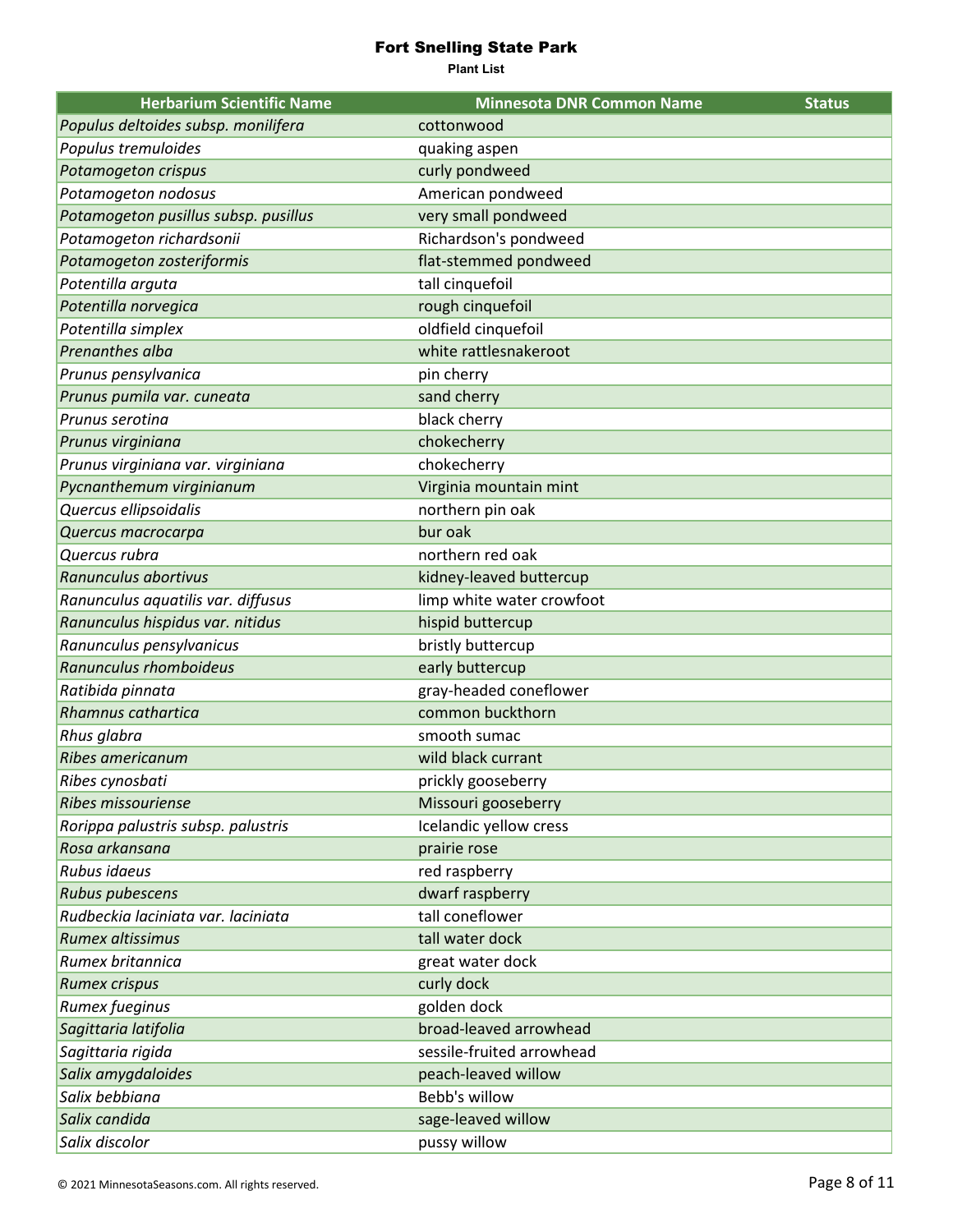| <b>Herbarium Scientific Name</b>         | <b>Minnesota DNR Common Name</b> | <b>Status</b> |
|------------------------------------------|----------------------------------|---------------|
| Salix humilis                            | prairie willow                   |               |
| Salix humilis var. tristis               | prairie willow                   |               |
| Salix interior                           | sandbar willow                   |               |
| Salix nigra                              | black willow                     |               |
| Salix serissima                          | autumn willow                    |               |
| Sambucus canadensis var. canadensis      | common elder                     |               |
| Sambucus racemosa                        | red-berried elder                |               |
| Sanguinaria canadensis                   | bloodroot                        |               |
| Sanicula marilandica                     | maryland black snakeroot         |               |
| Schizachyrium scoparium var. scoparium   | little bluestem                  |               |
| Schoenoplectus tabernaemontani           | soft stem bulrush                |               |
| Scirpus atrovirens                       | dark green bulrush               |               |
| <b>Scirpus hattorianus</b>               | mosquito bulrush                 |               |
| Scirpus sp.                              | bulrush                          |               |
| Scleria verticillata                     | whorled nutrush                  | Threatened    |
| Scrophularia lanceolata                  | lance-leaved figwort             |               |
| Scutellaria galericulata                 | marsh skullcap                   |               |
| Scutellaria lateriflora                  | mad dog skullcap                 |               |
| Scutellaria leonardii                    | Leonard's skullcap               |               |
| Selaginella rupestris                    | rock spikemoss                   |               |
| Silphium perfoliatum var. perfoliatum    | cup plant                        |               |
| Sisyrinchium campestre                   | field blue-eyed grass            |               |
| Sium suave                               | water parsnip                    |               |
| Smilax illinoensis                       | Illinois carrion flower          |               |
| Smilax lasioneura                        | common carrion flower            |               |
| Smilax tamnoides                         | greenbrier                       |               |
| Solanum nigrum                           | black nightshade                 |               |
| Solanum rostratum                        | buffalo bur                      |               |
| Solidago altissima                       | late goldenrod                   |               |
| Solidago altissima subsp. altissima      | late goldenrod                   |               |
| Solidago altissima subsp. gilvocanescens | late goldenrod                   |               |
| Solidago canadensis                      | Canada goldenrod                 |               |
| Solidago gigantea                        | giant goldenrod                  |               |
| Solidago missouriensis                   | Missouri goldenrod               |               |
| Solidago nemoralis subsp. decemflora     | gray goldenrod                   |               |
| Solidago riddellii                       | Riddell's goldenrod              |               |
| Solidago rigida                          | stiff goldenrod                  |               |
| Solidago sp.                             | goldenrod                        |               |
| Solidago ulmifolia var. ulmifolia        | elm-leaved goldenrod             |               |
| Sorghastrum nutans                       | Indian grass                     |               |
| Sparganium eurycarpum                    | giant bur-reed                   |               |
| Spartina pectinata                       | prairie cordgrass                |               |
| Sporobolus compositus var. compositus    | rough dropseed                   |               |
| Stachys hispida                          | smooth hedge nettle              |               |
| Stachys pilosa var. arenicola            | woundwort                        |               |
| Stachys pilosa var. pilosa               | woundwort                        |               |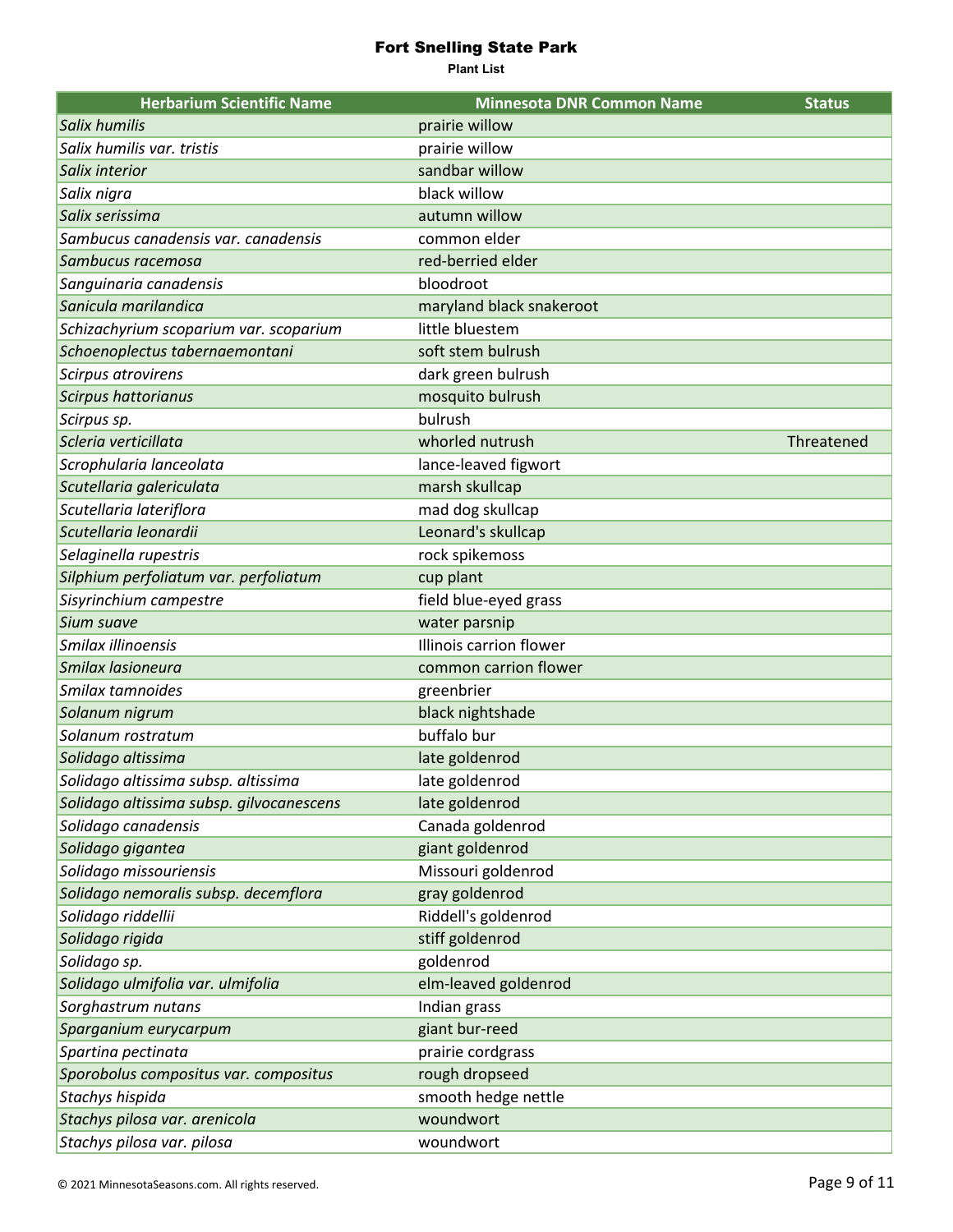| <b>Herbarium Scientific Name</b>            | <b>Minnesota DNR Common Name</b> | <b>Status</b> |
|---------------------------------------------|----------------------------------|---------------|
| Stuckenia pectinata                         | sago pondweed                    |               |
| Symphoricarpos sp.                          | snowberries                      |               |
| Symphyotrichum ericoides                    | heath aster                      |               |
| Symphyotrichum firmum                       | glossy-leaf aster                |               |
| Symphyotrichum laeve var. laeve             | smooth aster                     |               |
| Symphyotrichum lanceolatum var. hesperium   | western panicled aster           |               |
| Symphyotrichum novae-angliae                | New England aster                |               |
| Symphyotrichum oblongifolium                | aromatic aster                   |               |
| Symphyotrichum ontarionis var. ontarionis   | Ontario aster                    |               |
| Symphyotrichum oolentangiense               | skyblue aster                    |               |
| Symphyotrichum puniceum var. puniceum       | red-stemmed aster                |               |
| Symphyotrichum sericeum                     | silky aster                      |               |
| Teucrium canadense var. virginicum          | germander                        |               |
| Thalictrum dasycarpum                       | tall meadow-rue                  |               |
| Thalictrum venulosum                        | veiny meadow-rue                 |               |
| Thelypteris palustris var. pubescens        | northern marsh fern              |               |
| Tilia americana                             | basswood                         |               |
| Toxicodendron radicans var. negundo         | common poison ivy                |               |
| Toxicodendron rydbergii                     | western poison ivy               |               |
| Toxicodendron sp.                           | poison ivy                       |               |
| Tradescantia occidentalis var. occidentalis | western spiderwort               |               |
| Tragopogon dubius                           | yellow goat's beard              |               |
| Trichophorum cespitosum                     | tufted bulrush                   |               |
| Triglochin maritima                         | seaside arrowgrass               |               |
| Turritis glabra                             | tower mustard                    |               |
| Typha × glauca                              | hybrid cattail                   |               |
| Typha angustifolia                          | narrow-leaved cattail            |               |
| Typha latifolia                             | broad-leaved cattail             |               |
| Ulmus americana                             | American elm                     |               |
| Ulmus rubra                                 | red elm                          |               |
| Urtica dioica subsp. gracilis               | stinging nettle                  |               |
| Utricularia vulgaris                        | common bladderwort               |               |
| Uvularia grandiflora                        | large-flowered bellwort          |               |
| Valeriana edulis var. ciliata               | edible valerian                  | Threatened    |
| Verbena hastata                             | blue vervain                     |               |
| Verbena urticifolia                         | white vervain                    |               |
| Vernonia fasciculata                        | bunched ironweed                 |               |
| Veronica catenata                           | water speedwell                  |               |
| Veronica peregrina                          | purslane speedwell               |               |
| Viburnum lentago                            | nannyberry                       |               |
| Vicia americana                             | American vetch                   |               |
| Viola × bernardii                           | Bernard's hybrid violet          |               |
| Viola adunca var. adunca                    | sand violet                      |               |
| Viola affinis                               | Le Conte's violet                |               |
| Viola canadensis var. rugulosa              | Canada violet                    |               |
| Viola missouriensis                         | Missouri violet                  |               |